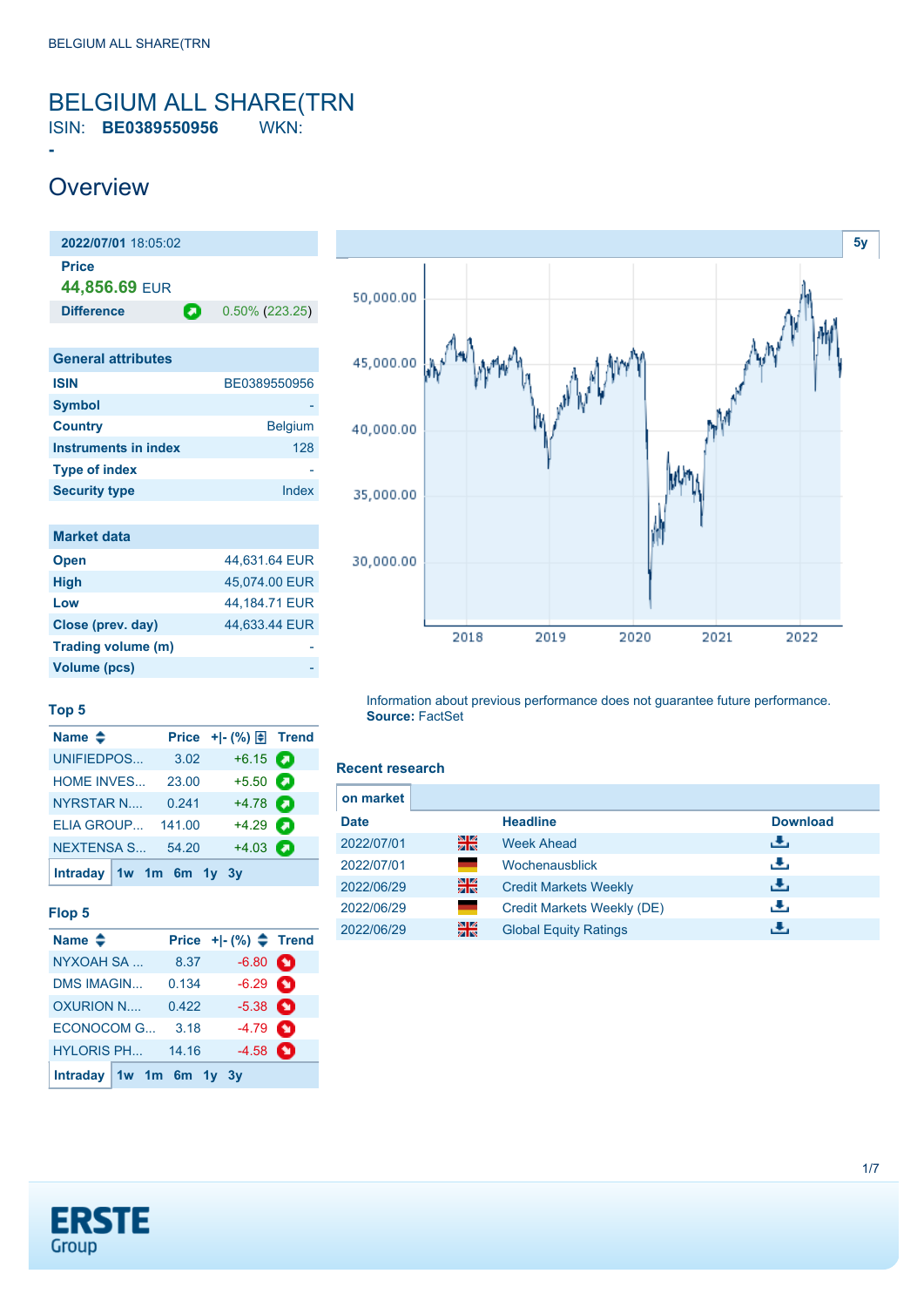| <b>Futures and Options</b> |  |
|----------------------------|--|
| <b>Related Futures</b>     |  |
| <b>Related Options</b>     |  |

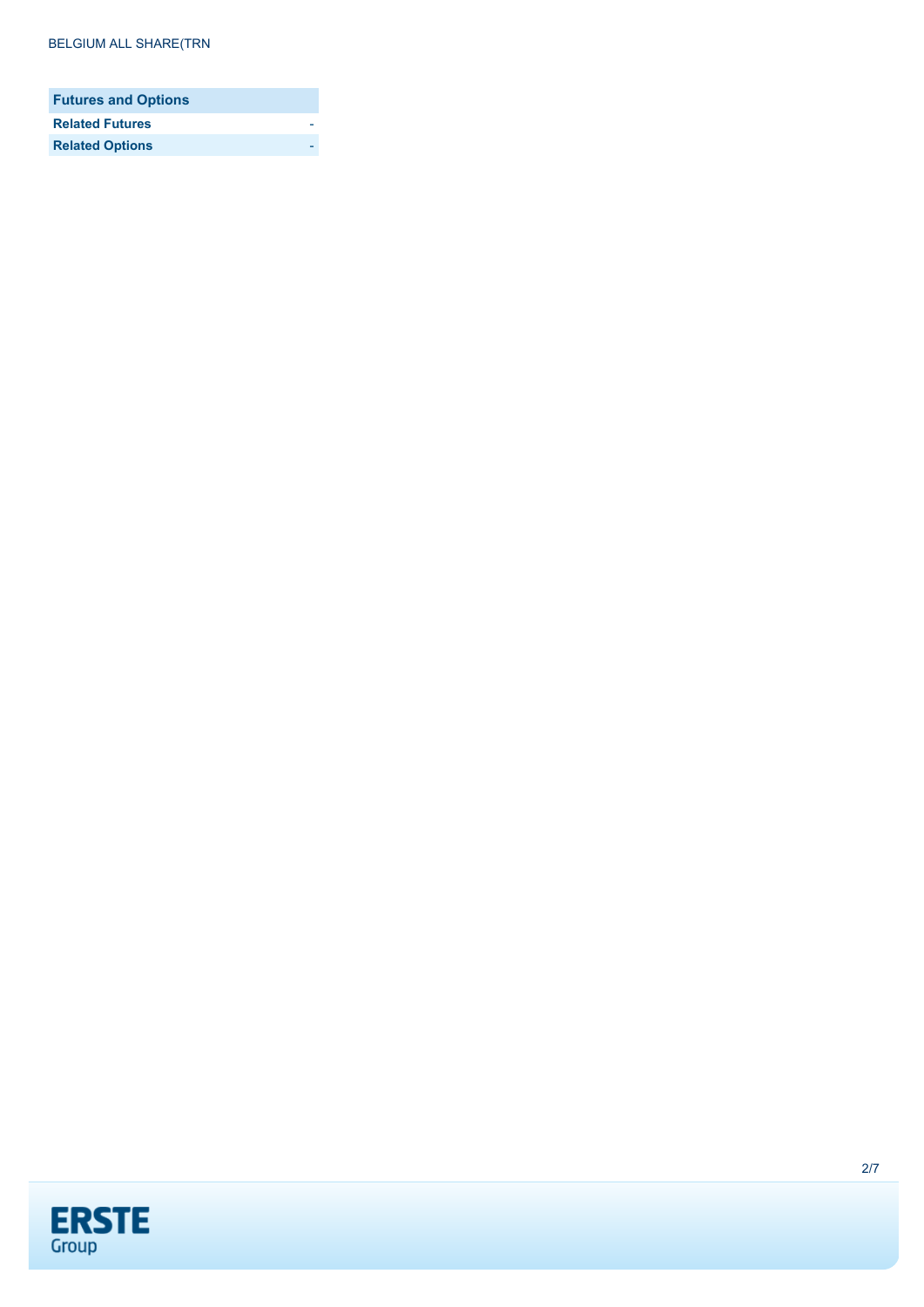## **Details**

**2022/07/01** 18:05:02

**Price**

**44,856.69** EUR

**Difference 0.50% (223.25)** 

| <b>General attributes</b> |                |
|---------------------------|----------------|
| <b>ISIN</b>               | BE0389550956   |
| <b>Symbol</b>             |                |
| <b>Country</b>            | <b>Belgium</b> |
| <b>Security type</b>      | Index          |
| Instruments in index      | 128            |

| <b>Market data</b> |  |  |  |
|--------------------|--|--|--|
|                    |  |  |  |
|                    |  |  |  |

| 44,631.64 EUR |
|---------------|
| 45,074.00 EUR |
| 44.184.71 EUR |
| 44,633.44 EUR |
|               |
|               |
|               |

#### **Performance and Risk**

|                                         | 6m       | 1v                | 3v    |
|-----------------------------------------|----------|-------------------|-------|
| Perf $(\%)$                             | $-8.45%$ | $-2.10\% +2.79\%$ |       |
| Perf (abs.) -4,142.54 -962.66 +1,216.51 |          |                   |       |
| <b>Beta</b>                             |          |                   |       |
| <b>Volatility</b>                       | 22.32    | 18.17             | 23.48 |



Information about previous performance does not guarantee future performance. **Source:** FactSet

| <b>Price data</b>                           |                            |
|---------------------------------------------|----------------------------|
| Ø price 5 days   Ø volume 5 days (pcs.)     | 45,081.36 EUR (0)          |
| Ø price 30 days   Ø volume 30 days (pcs.)   | 46,512.02 EUR (0)          |
| Ø price 100 days   Ø volume 100 days (pcs.) | 46,965.55 EUR (0)          |
| Ø price 250 days   Ø volume 250 days (pcs.) | 47,349.53 EUR (0)          |
| <b>YTD High   date</b>                      | 51,471.09 EUR (2022/01/17) |
| <b>YTD Low   date</b>                       | 41,671.09 EUR (2022/03/07) |
| 52 Weeks High   date                        | 51,471.09 EUR (2022/01/17) |
| 52 Weeks Low   date                         | 41,671.09 EUR (2022/03/07) |

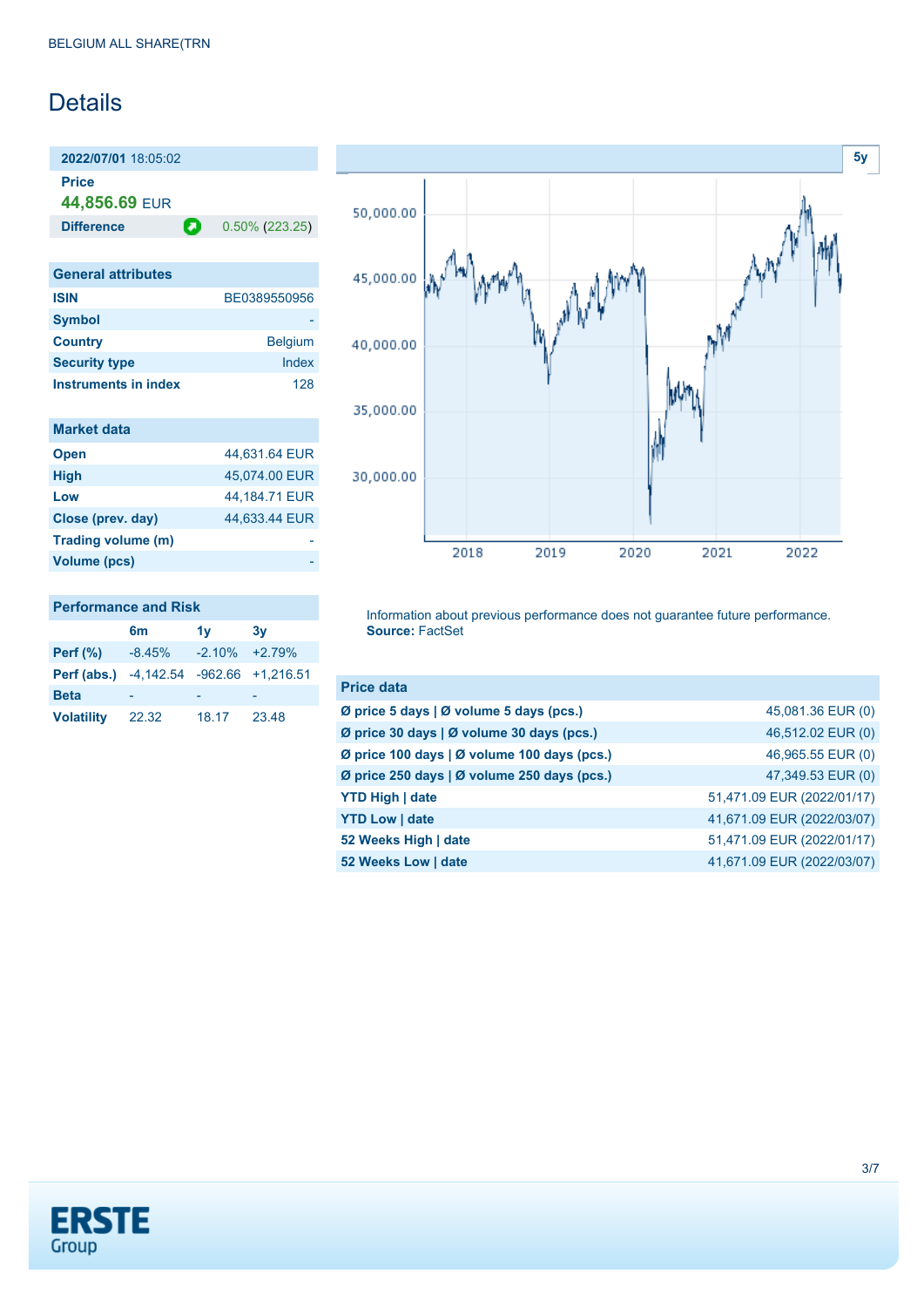# **Composition**

| Page 1 of 2 |  |
|-------------|--|
|             |  |
|             |  |

| Name $\triangle$<br><b>ISIN</b>                     | <b>Price</b> | Diff % $\triangleq$<br>$Diff +/-$ | Performance $\clubsuit$ | <b>Date</b><br><b>Time</b> | Turnover Pc. ♦<br>Turnover Money ♦ |
|-----------------------------------------------------|--------------|-----------------------------------|-------------------------|----------------------------|------------------------------------|
| <b>ABO GROUP ENVIRONM</b><br>BE0974278104           | 5.05         | $-1.94%$<br>$-0.10$               |                         | 22/07/01<br>16:30:08       | 650<br>3,279.00                    |
| <b>ACCENTIS S.A.</b><br>BE0003696102                | 0.038        | 1.60%<br>0.00                     |                         | 22/07/01<br>16:40:24       | 272,031<br>10,174.00               |
| <b>ACKERMANS &amp; VAN HAAREN N</b><br>BE0003764785 | 143.20       | 0.49%<br>0.70                     |                         | 22/07/01<br>17:35:27       | 25,051<br>3,587,885.00             |
| <b>AEDIFICA NV</b><br>BE0003851681                  | 91.60        | 0.11%<br>0.10                     |                         | 22/07/01<br>17:35:10       | 52,874<br>4,821,672.00             |
| <b>AGEAS SA/NV</b><br>BE0974264930                  | 42.14        | 0.38%<br>0.16                     |                         | 22/07/01<br>17:35:26       | 277,427<br>11,693,539.00           |
| <b>AGFA-GEVAERT NV</b><br>BE0003755692              | 3.50         | $-0.43%$<br>$-0.02$               |                         | 22/07/01<br>17:35:06       | 73,893<br>258,142.00               |
| ANHEUSER-BUSCH INBEV SA<br>BE0974293251             | 52.28        | 1.79%<br>0.92                     |                         | 22/07/01<br>17:39:05       | 1,383,522<br>71,796,646.00         |
| APERAM S.A.<br>LU0569974404                         | 26.53        | 0.11%<br>0.03                     |                         | 22/07/01<br>17:35:05       | 441,925<br>11,794,024.00           |
| <b>ARGENX SE</b><br>NL0010832176                    | 362.70       | 1.45%<br>5.20                     |                         | 22/07/01<br>17:39:24       | 86,804<br>31,307,334.00            |
| ASCENCIO S.C.A.<br>BE0003856730                     | 52.10        | $-0.19%$<br>$-0.10$               |                         | 22/07/01<br>17:35:03       | 2,596<br>135,181.00                |
| <b>ATENOR SA</b><br>BE0003837540                    | 52.00        | 0.78%<br>0.40                     |                         | 22/07/01<br>17:35:13       | 1,379<br>71,626.00                 |
| <b>AVANTIUM NV</b><br>NL0012047823                  | 3.215        | 0.63%<br>0.02                     |                         | 22/07/01<br>17:35:17       | 71,440<br>226,653.00               |
| AZELIS GROUP N.V.<br>BE0974400328                   | 21.20        | 1.53%<br>0.32                     |                         | 22/07/01<br>17:35:09       | 47,242<br>995,793.00               |
| <b>BALTA GROUP N.V.</b><br>BE0974314461             | 1.74         | 2.96%<br>0.05                     |                         | 22/07/01<br>17:35:26       | 1,926<br>3,261.00                  |
| <b>BANIMMO SA</b><br>BE0003870871                   | 4.40         | $0.00\%$<br>0.00                  |                         | 22/07/01<br>16:28:07       | 2,252<br>9,895.00                  |
| <b>BANQUE NATIONALE DE BELGI</b><br>BE0003008019    | 1,630.00     | $-0.31%$<br>$-5.00$               |                         | 22/07/01<br>17:28:44       | 10<br>16,340.00                    |
| <b>BARCO N.V.</b><br>BE0974362940                   | 19.92        | $-1.19%$<br>$-0.24$               |                         | 22/07/01<br>17:35:03       | 90.658<br>1,803,744.00             |
| <b>BEFIMMO S.A.</b><br>BE0003678894                 | 47.25        | 0.11%<br>0.05                     |                         | 22/07/01<br>17:35:50       | 81.940<br>3,869,725.00             |
| <b>BEKAERT N.V.</b><br>BE0974258874                 | 31.20        | 0.45%<br>0.14                     |                         | 22/07/01<br>17:35:06       | 77,299<br>2,395,171.00             |
| <b>BELGIAN RESOURCES AND CAP</b><br>BE0020575115    | 6.25         | $0.00\%$<br>0.00                  |                         | 22/07/01<br>11:31:13       | 8,000<br>50,000.00                 |
| <b>BELUGA N.V.</b><br>BE0003723377                  | 3.00         | $-6.25%$<br>$-0.20$               |                         | 22/06/30<br>16:30:11       | 598<br>1,910.00                    |
| <b>BIOCARTIS GROUP NV</b><br>BE0974281132           | 1.914        | 0.21%<br>0.00                     |                         | 22/07/01<br>17:35:13       | 43,680<br>83,661.00                |
| <b>BIOTALYS NV NPV</b><br>BE0974386188              | 7.28         | $-0.27%$<br>$-0.02$               |                         | 22/07/01<br>17:35:16       | 1,317<br>9,518.00                  |

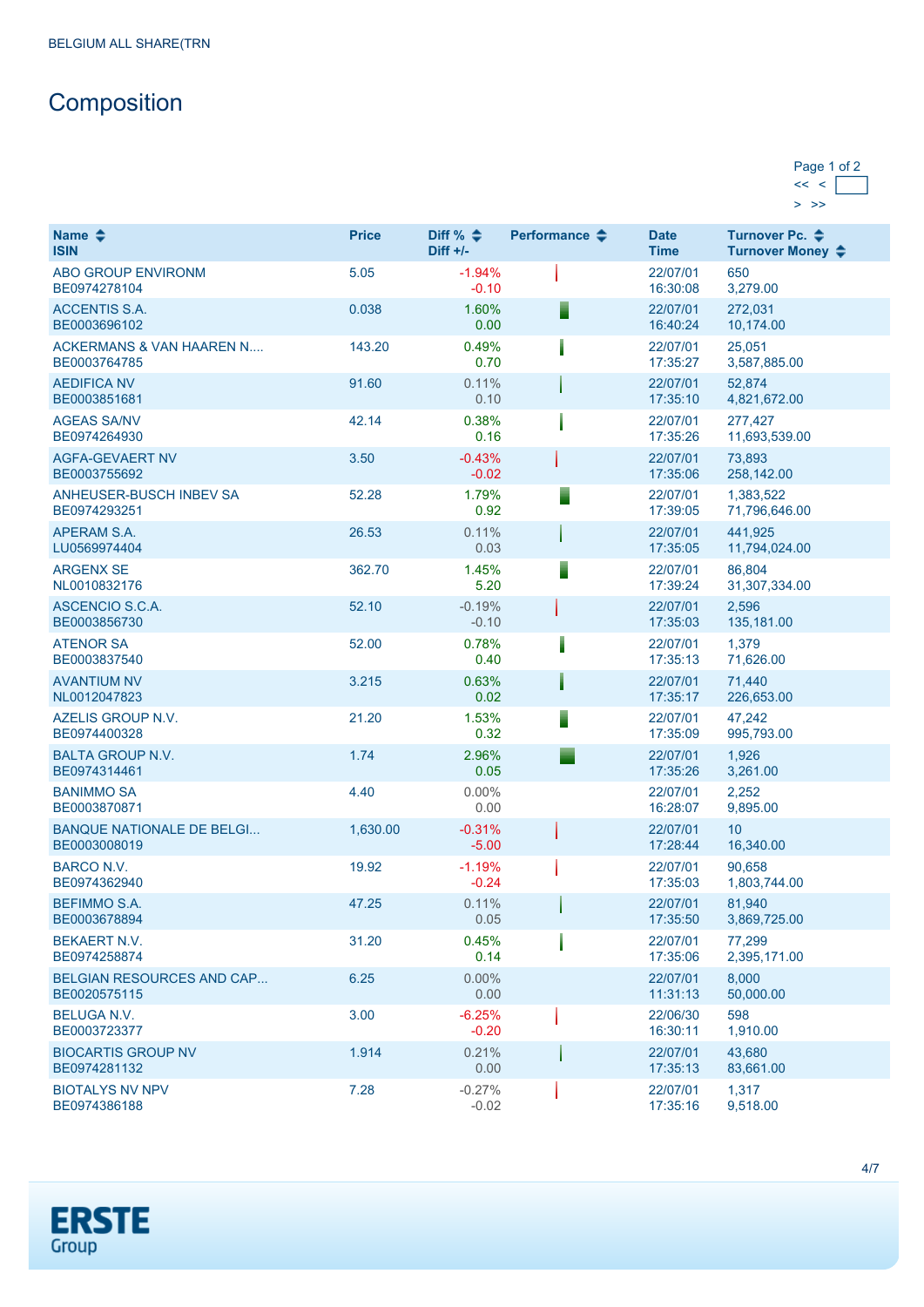#### BELGIUM ALL SHARE(TRN

| <b>BONE THERAPEUTICS S.A.</b><br>BE0974280126    | 0.2595 | $-0.19%$<br>$-0.00$ |   | 22/07/01<br>09:47:23 | 41,000<br>10,120.00        |
|--------------------------------------------------|--------|---------------------|---|----------------------|----------------------------|
| <b>BPOST S.A.</b><br>BE0974268972                | 5.62   | $-0.27%$<br>$-0.02$ |   | 22/07/01<br>17:35:13 | 153.938<br>865,842.00      |
| BREDERODE S.A.<br>LU1068091351                   | 91.40  | 2.01%<br>1.80       |   | 22/07/01<br>17:35:05 | 8,500<br>772,602.00        |
| <b>CAMPINE N.V.</b><br>BE0003825420              | 41.20  | $-0.48%$<br>$-0.20$ |   | 22/07/01<br>11:30:08 | 450<br>18,540.00           |
| <b>CARE PROPERTY INVESTMENT</b><br>BE0974273055  | 23.85  | $0.00\%$<br>0.00    |   | 22/07/01<br>17:35:10 | 15,553<br>372,670.00       |
| CELYAD ONCOLOGY SA<br>BE0974260896               | 1.728  | $-0.58%$<br>$-0.01$ |   | 22/07/01<br>17:35:07 | 1,723<br>2,942.00          |
| <b>CENERGY HLDGS SA NPV</b><br>BE0974303357      | 2.60   | $-2.80%$<br>$-0.08$ |   | 22/07/01<br>14:29:29 | 3,192<br>8,276.00          |
| CIE D'ENTERPRISES CFE S.A<br>BE0003883031        | 8.45   | 2.42%<br>0.20       |   | 22/07/01<br>17:35:12 | 610,279<br>4,484,064.00    |
| CIE IMMOBILIÈRE DE BELGIQ<br>BE0003599108        | 60.20  | $-0.17%$<br>$-0.10$ |   | 22/07/01<br>17:35:05 | 2,811<br>168,781.00        |
| <b>COFINIMMO SA NPV</b><br>BE0003593044          | 104.90 | 1.25%<br>1.30       |   | 22/07/01<br>17:35:10 | 43,565<br>4,543,705.00     |
| <b>COMPAGNIE DE SAINT-GOBAIN</b><br>FR0000125007 | 41.04  | 0.23%<br>0.10       |   | 22/07/01<br>17:35:19 | 1,013,774<br>41,529,584.00 |
| <b>COMPAGNIE DU BOIS SAUVAGE</b><br>BE0003592038 | 326.00 | $-2.10%$<br>$-7.00$ |   | 22/07/01<br>17:35:29 | 300<br>99,196.00           |
| <b>CRESCENT N.V.</b><br>BE0003836534             | 0.0179 | 0.00%<br>0.00       |   | 22/07/01<br>15:44:13 | 1,041,125<br>18,801.00     |
| <b>CUMULEX NV NPV 'B'</b><br>BE0003463685        | 2.96   | 17.46%<br>0.44      |   | 22/06/14<br>16:30:19 | 40<br>118.00               |
| <b>D'IETEREN GROUP SA/NV</b><br>BE0974259880     | 139.30 | $-0.21%$<br>$-0.30$ |   | 22/07/01<br>17:35:29 | 52,203<br>7,229,808.00     |
| DECEUNINCK N.V.<br>BE0003789063                  | 2.175  | $-1.58%$<br>$-0.04$ |   | 22/07/01<br>17:35:26 | 59,858<br>129,949.00       |
| <b>DEME GROUP NV NPV</b><br>BE0974413453         | 106.20 | 1.14%<br>1.20       | Ī | 22/07/01<br>17:35:20 | 26,761<br>2,893,763.00     |
| <b>DMS IMAGING SA</b><br>BE0974289218            | 0.134  | $-6.29%$<br>$-0.01$ |   | 22/07/01<br>17:25:17 | 77.008<br>9,721.00         |
| <b>ECONOCOM GROUP SA</b><br>BE0974313455         | 3.18   | $-4.79%$<br>$-0.16$ |   | 22/07/01<br>17:36:54 | 73.067<br>231,352.00       |
| <b>EKOPAK NV NPV</b><br>BE0974380124             | 17.70  | $-1.12%$<br>$-0.20$ |   | 22/07/01<br>16:03:55 | 2,605<br>46,674.00         |
| ELIA GROUP SA<br>BE0003822393                    | 141.00 | 4.29%<br>5.80       |   | 22/07/01<br>17:35:15 | 103,678<br>14,486,325.00   |
| ENGIE S.A.<br>FR0010208488                       | 11.194 | 2.08%<br>0.23       |   | 22/07/01<br>17:35:02 | 4,744,121<br>52,813,354.00 |
| EUROCOMMERCIAL EUR10.00<br>NL0015000K93          | 20.22  | $-1.56%$<br>$-0.32$ |   | 22/07/01<br>17:35:17 | 46,259<br>938,700.00       |
| <b>EURONAV S.A.</b><br>BE0003816338              | 11.40  | $-0.78%$<br>$-0.09$ |   | 22/07/01<br>17:35:27 | 322,352<br>3,626,682.00    |
| EURONEXT N.V.<br>NL0006294274                    | 77.16  | $-0.95%$<br>$-0.74$ |   | 22/07/01<br>17:35:24 | 85,232<br>6,575,237.00     |
| <b>EVS BROADCAST EQUIPMENT S</b><br>BE0003820371 | 21.60  | $-0.23%$<br>$-0.05$ |   | 22/07/01<br>17:35:30 | 5,238<br>112,577.00        |
| EXMAR S.A.<br>BE0003808251                       | 4.88   | $-3.56%$<br>$-0.18$ |   | 22/07/01<br>17:35:10 | 65,309<br>323,081.00       |
| FAGRON N.V.                                      | 15.12  | $-2.07%$            |   | 22/07/01             | 44,114                     |

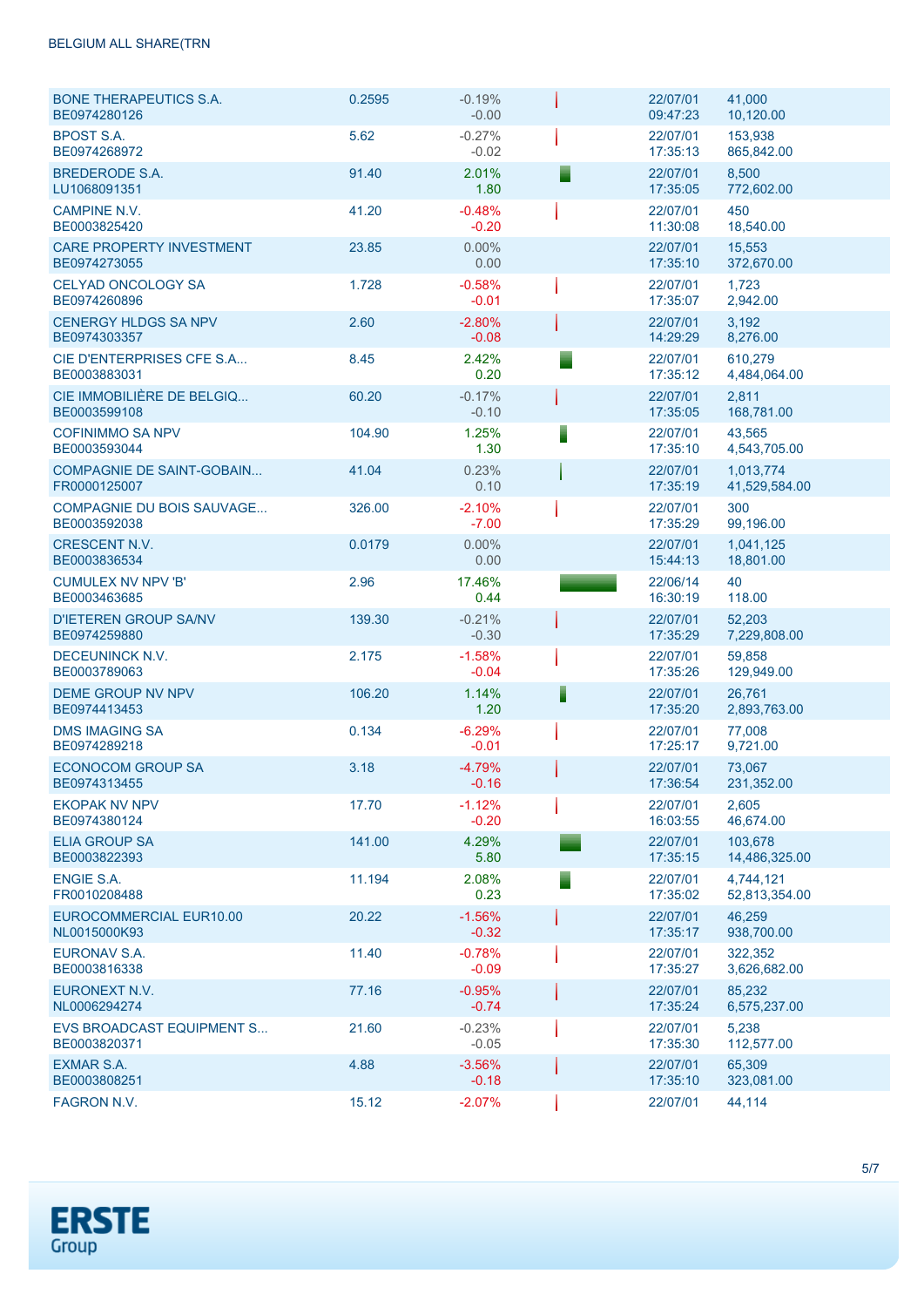#### BELGIUM ALL SHARE(TRN

| BE0003874915                                         |          | $-0.32$             |   | 17:35:04             | 665,753.00                   |
|------------------------------------------------------|----------|---------------------|---|----------------------|------------------------------|
| FINANCIÈRE DE TUBIZE S.A.<br>BE0003823409            | 79.40    | 1.02%<br>0.80       |   | 22/07/01<br>17:35:26 | 1,525<br>120,255.00          |
| <b>FLORIDIENNE SA</b><br>BE0003215143                | 840.00   | 1.20%<br>10.00      |   | 22/07/01<br>16:30:07 | 19<br>15,160.00              |
| <b>FLUXYS BELGIUM S.A.</b><br>BE0974265945           | 29.60    | $0.00\%$<br>0.00    |   | 22/07/01<br>17:35:25 | 4,282<br>130,396.00          |
| <b>FOUNTAIN S.A.</b><br>BE0003752665                 | 1.15     | 0.00%<br>0.00       |   | 22/07/01<br>16:30:16 | 508<br>584.00                |
| <b>GALAPAGOS N.V.</b><br>BE0003818359                | 54.10    | 2.00%<br>1.06       |   | 22/07/01<br>17:35:15 | 167,163<br>8,919,937.00      |
| <b>GIMV</b><br>BE0003699130                          | 53.40    | 1.33%<br>0.70       |   | 22/07/01<br>17:35:18 | 15,902<br>842,499.00         |
| <b>GREENYARD FOODS S.A.</b><br>BE0003765790          | 7.60     | 1.88%<br>0.14       |   | 22/07/01<br>17:35:04 | 16,181<br>122,555.00         |
| <b>GROUPE BRUXELLES LAMBERT</b><br>BE0003797140      | 80.30    | 0.78%<br>0.62       |   | 22/07/01<br>17:35:24 | 141,153<br>11,317,735.00     |
| <b>HAMON &amp; CIE INTERNATIONAL</b><br>BE0974352842 | 0.782    | $-1.51%$<br>$-0.01$ |   | 21/10/28<br>17:35:11 | 1,941<br>1,492.00            |
| HOME INVEST BELGIUM S.A.<br>BE0974409410             | 23.00    | 5.50%<br>1.20       |   | 22/07/01<br>16:23:47 | 3,791<br>84,834.00           |
| <b>HYBRID SOFTWARE GROUP PLC</b><br>GB00BYN5BY03     | 4.85     | $-1.22%$<br>$-0.06$ |   | 22/07/01<br>17:35:17 | 2,927<br>13,892.00           |
| <b>HYLORIS PHARMACEUTICALS S</b><br>BE0974363955     | 14.16    | $-4.58%$<br>$-0.68$ |   | 22/07/01<br>09:30:18 | 7,543<br>106,685.00          |
| <b>IEP INVEST</b><br>BE0003748622                    | 11.00    | 0.92%<br>0.10       | I | 22/07/01<br>17:35:09 | 3,757<br>41,128.00           |
| <b>IMMO MOURY S.C.A.</b><br>BE0003893139             | 43.40    | $0.00\%$<br>0.00    |   | 22/07/01<br>11:55:25 | 1.<br>43.40                  |
| <b>INCLUSIO SA/NV NPV</b><br>BE0974374069            | 14.30    | $-3.38%$<br>$-0.50$ |   | 22/07/01<br>17:10:46 | 2,026<br>29,211.00           |
| ING GROEP N.V.<br>NL0011821202                       | 9.436    | 0.05%<br>0.01       |   | 22/07/01<br>17:37:30 | 14,670,107<br>138,636,636.00 |
| <b>INTERVEST OFFICES &amp; WAREH</b><br>BE0003746600 | 24.95    | $-0.20%$<br>$-0.05$ |   | 22/07/01<br>17:35:03 | 11,862<br>296,010.00         |
| ION BEAM APPLICATIONS S.A<br>BE0003766806            | 15.32    | $-1.54%$<br>$-0.24$ |   | 22/07/01<br>17:35:13 | 7,832<br>119,684.00          |
| JENSEN-GROUP N.V.<br>BE0003858751                    | 26.90    | $-3.24%$<br>$-0.90$ |   | 22/07/01<br>16:59:32 | 29,580<br>796,328.00         |
| <b>KBC ANCORA</b><br>BE0003867844                    | 34.80    | $-0.63%$<br>$-0.22$ |   | 22/07/01<br>17:35:19 | 44,413<br>1,551,759.00       |
| <b>KBC GROEP</b><br>BE0003565737                     | 52.80    | $-1.38%$<br>$-0.74$ |   | 22/07/01<br>17:35:27 | 671.346<br>35,612,657.00     |
| <b>KEYWARE TECHNOLOGIES S.A.</b><br>BE0003880979     | 0.99     | $0.00\%$<br>0.00    |   | 22/06/29<br>10:25:00 | 1,005<br>995.00              |
| <b>KINEPOLIS GROUP</b><br>BE0974274061               | 45.60    | $-0.48%$<br>$-0.22$ |   | 22/07/01<br>17:35:19 | 8,811<br>401,693.00          |
| KONINKLIJKE AHOLD DELHAIZ<br>NL0011794037            | 25.155   | 1.19%<br>0.30       |   | 22/07/01<br>17:38:27 | 2,072,118<br>52,047,521.00   |
| <b>LOTUS BAKERIES NV</b><br>BE0003604155             | 5,290.00 | 0.95%<br>50.00      |   | 22/07/01<br>17:35:07 | 206<br>1,083,970.00          |
| <b>MDXHEALTH SA</b><br>BE0003844611                  | 0.811    | $-2.29%$<br>$-0.02$ |   | 22/07/01<br>17:29:24 | 43,721<br>35,682.00          |
| <b>MELEXIS N.V.</b><br>BE0165385973                  | 65.60    | $-4.16%$<br>$-2.85$ |   | 22/07/01<br>17:35:00 | 72,262<br>4,754,855.00       |